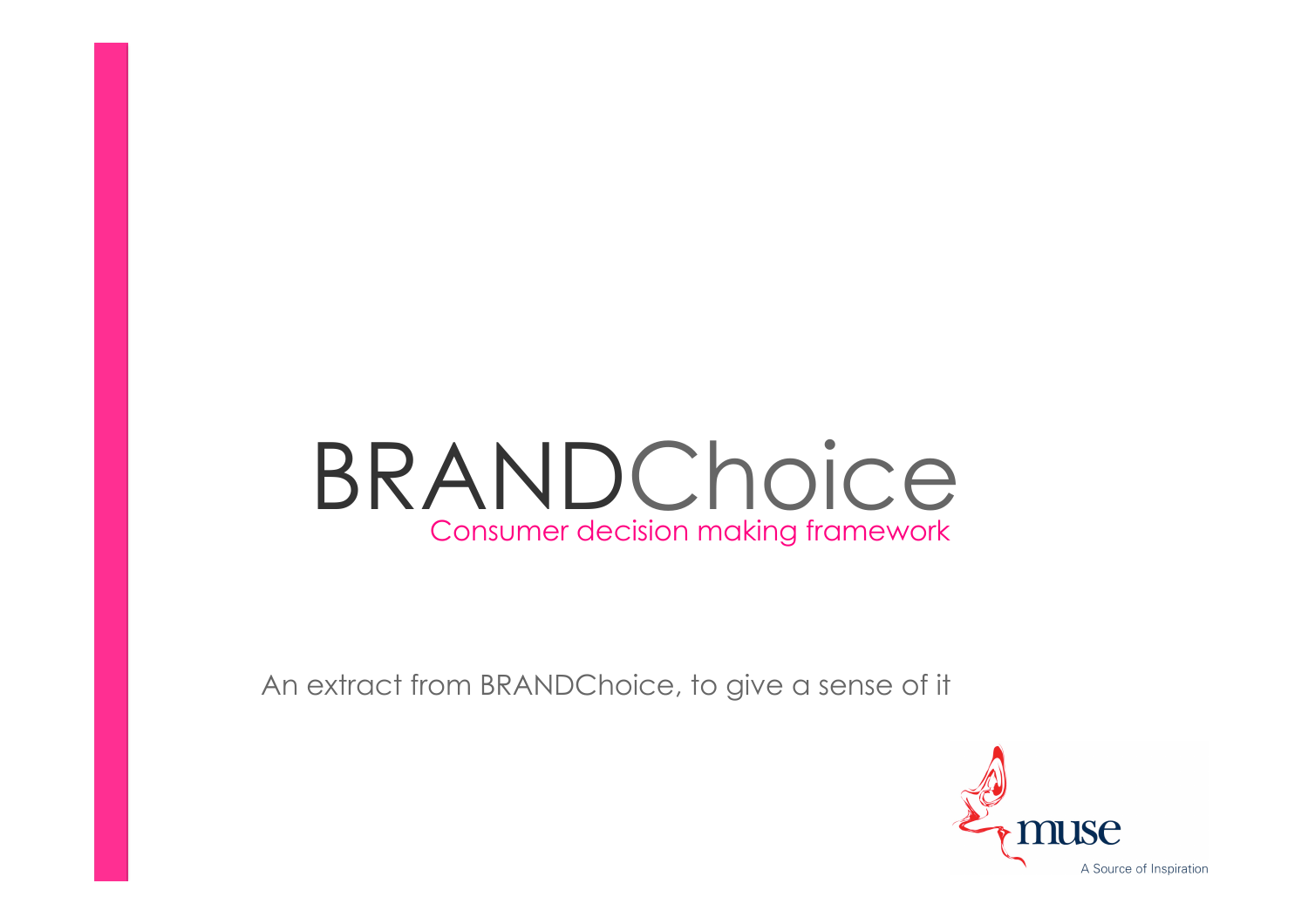# Our approach to models

We are unimpressed by a lot of proprietary models we see

The most enduring models in marketing tend to provide *structure* rather than *content:*

The original Marketing Mix – the 4 Ps SWOT analysis PEST analysis

These frameworks are useful because they improve your ability to gather and order content in a thorough and meaningful way.

Without dictating a sometimes inappropriate methodology or process

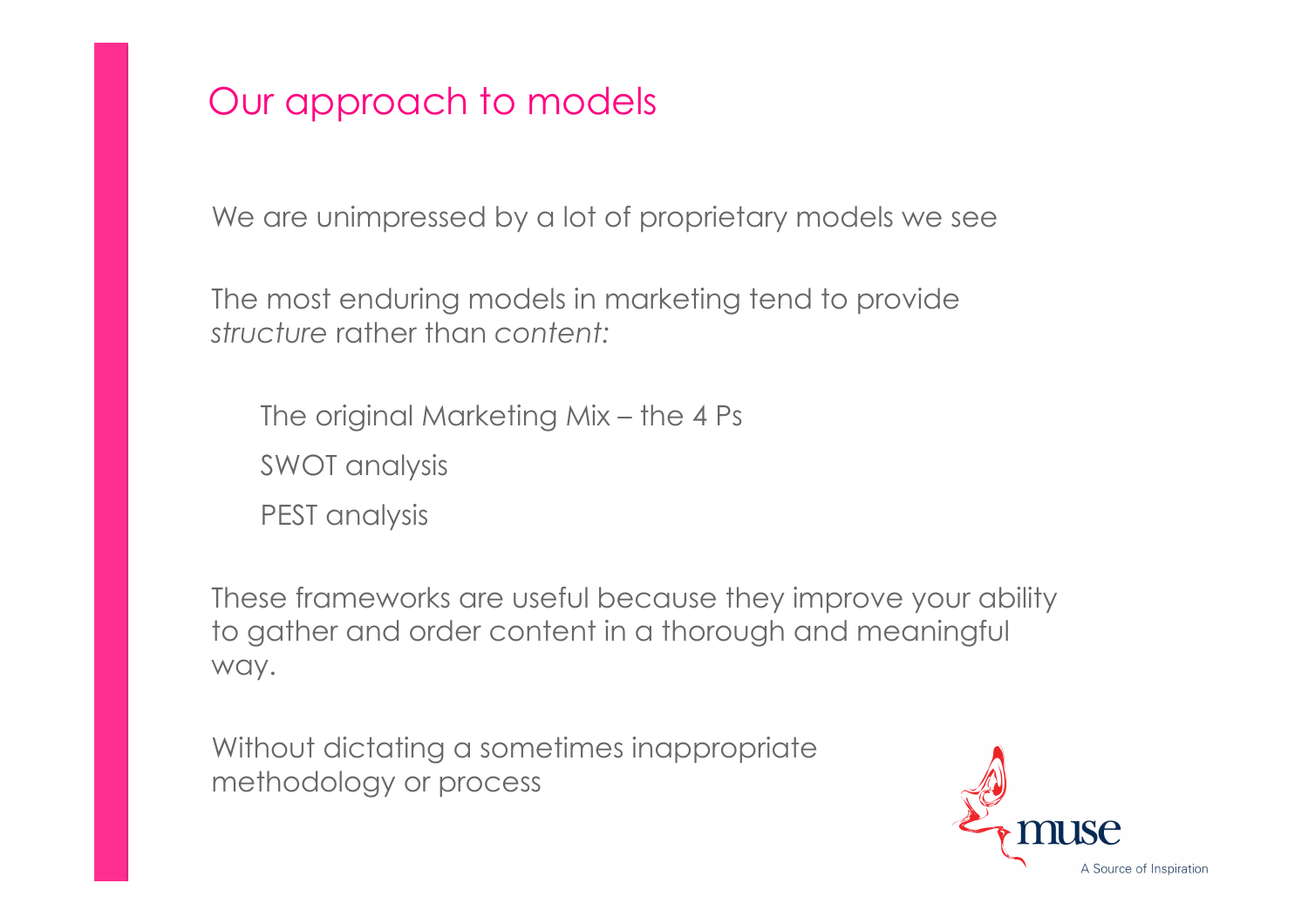Guiding principles

Tailored to individual market dynamics:

Not all questions are relevant to all markets

 Relative importance of questions varies from market to market

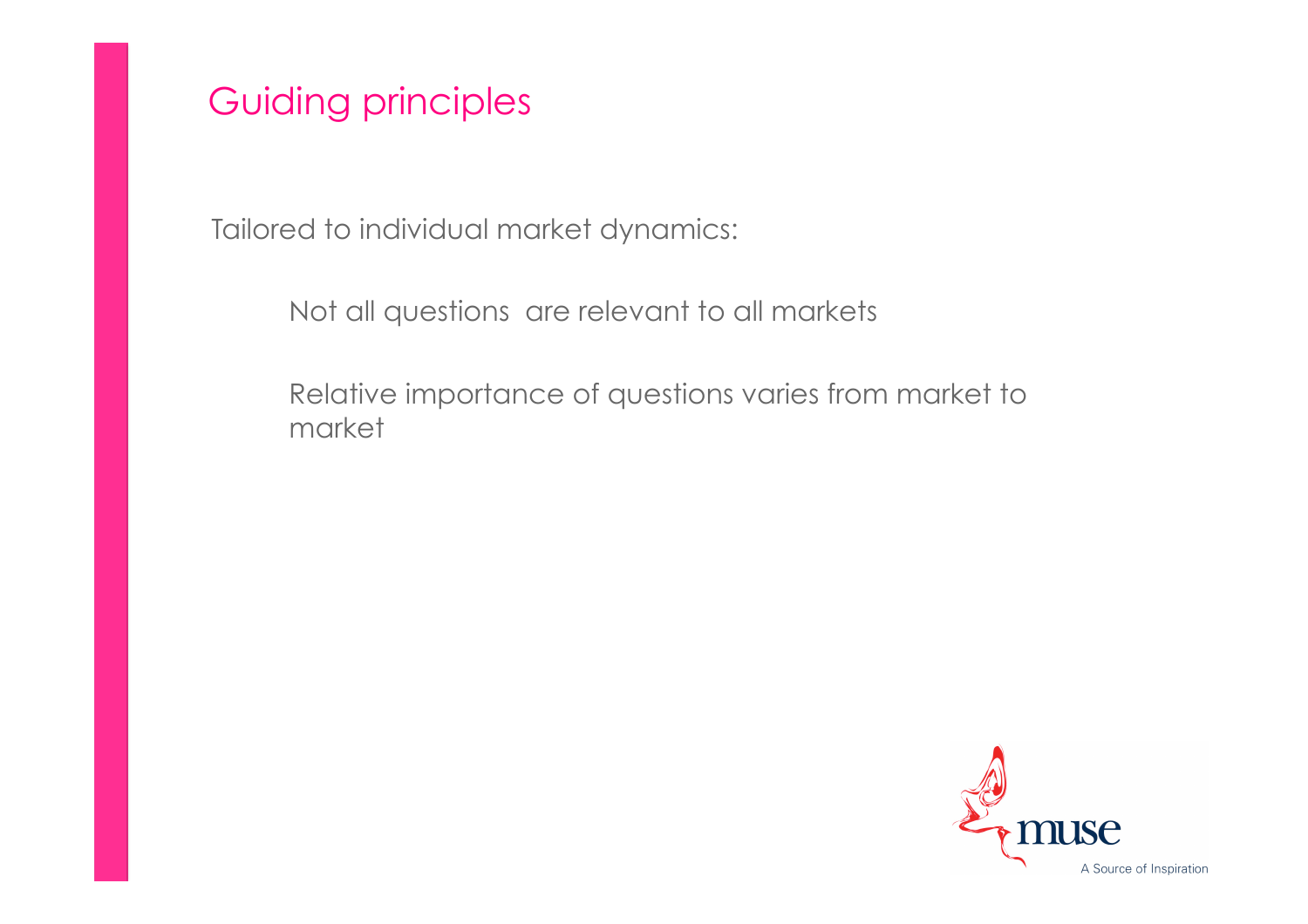# A few illustrative slides from BRANDChoice



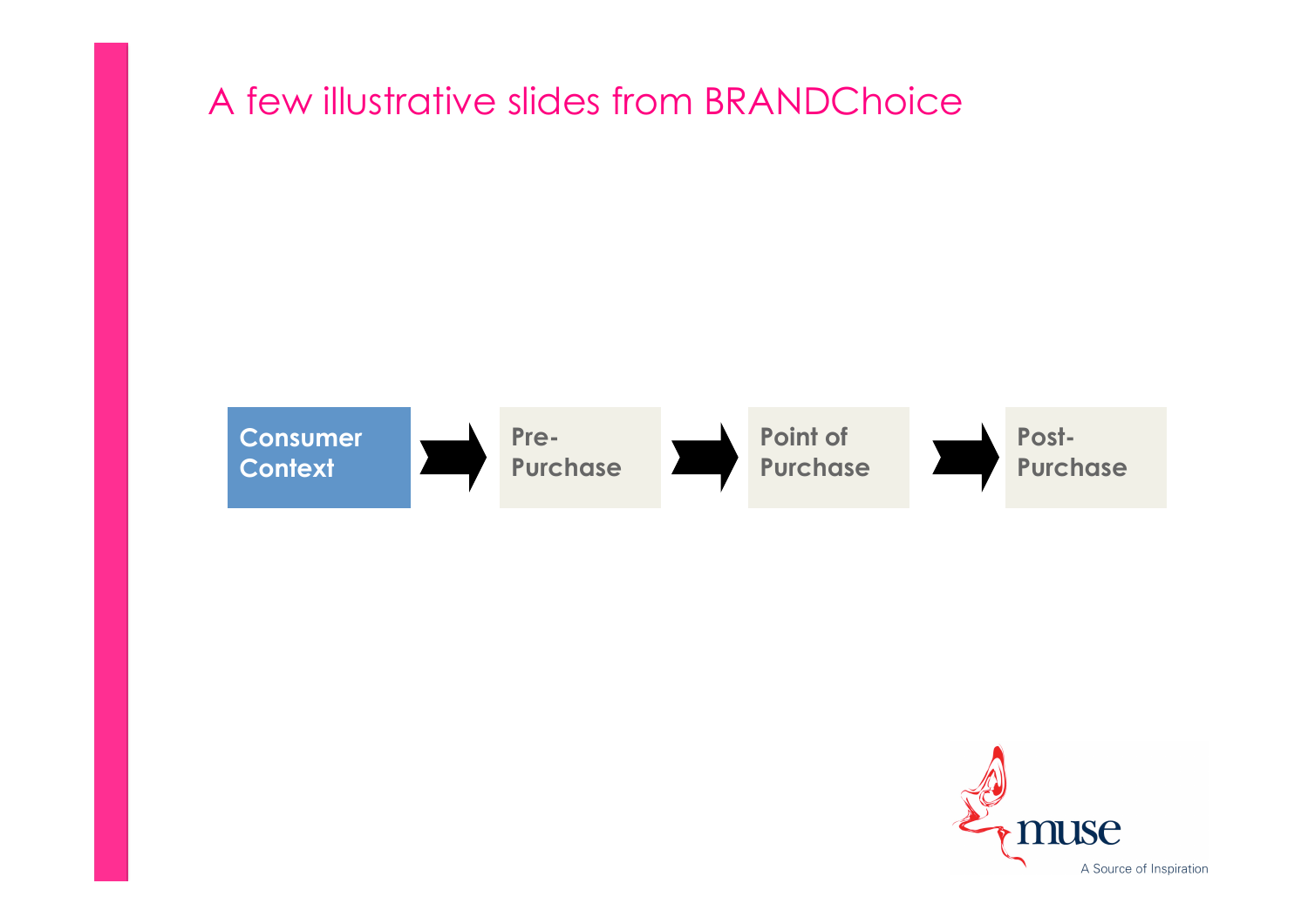### Who are these people?

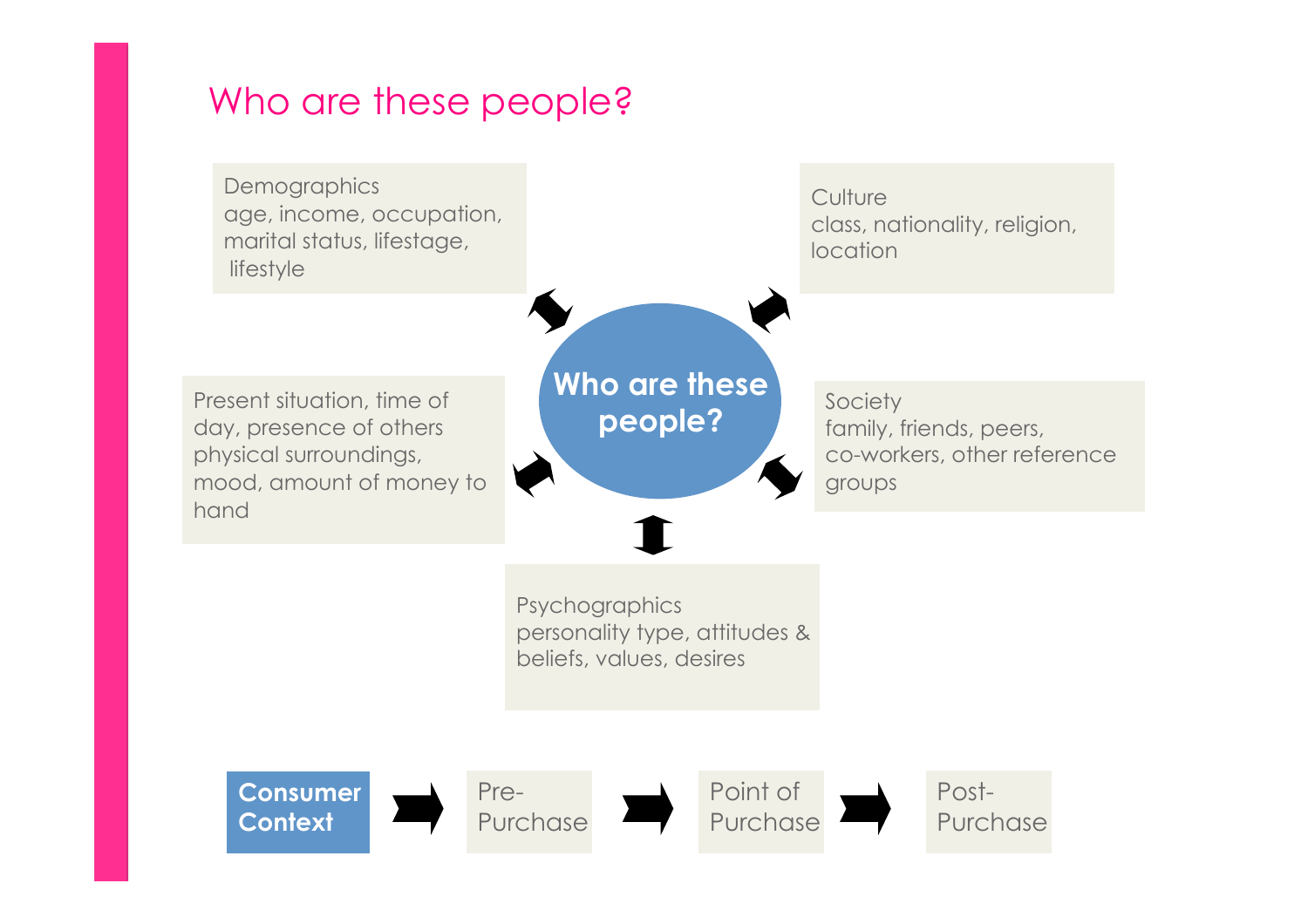# What's their role in the buying decision?

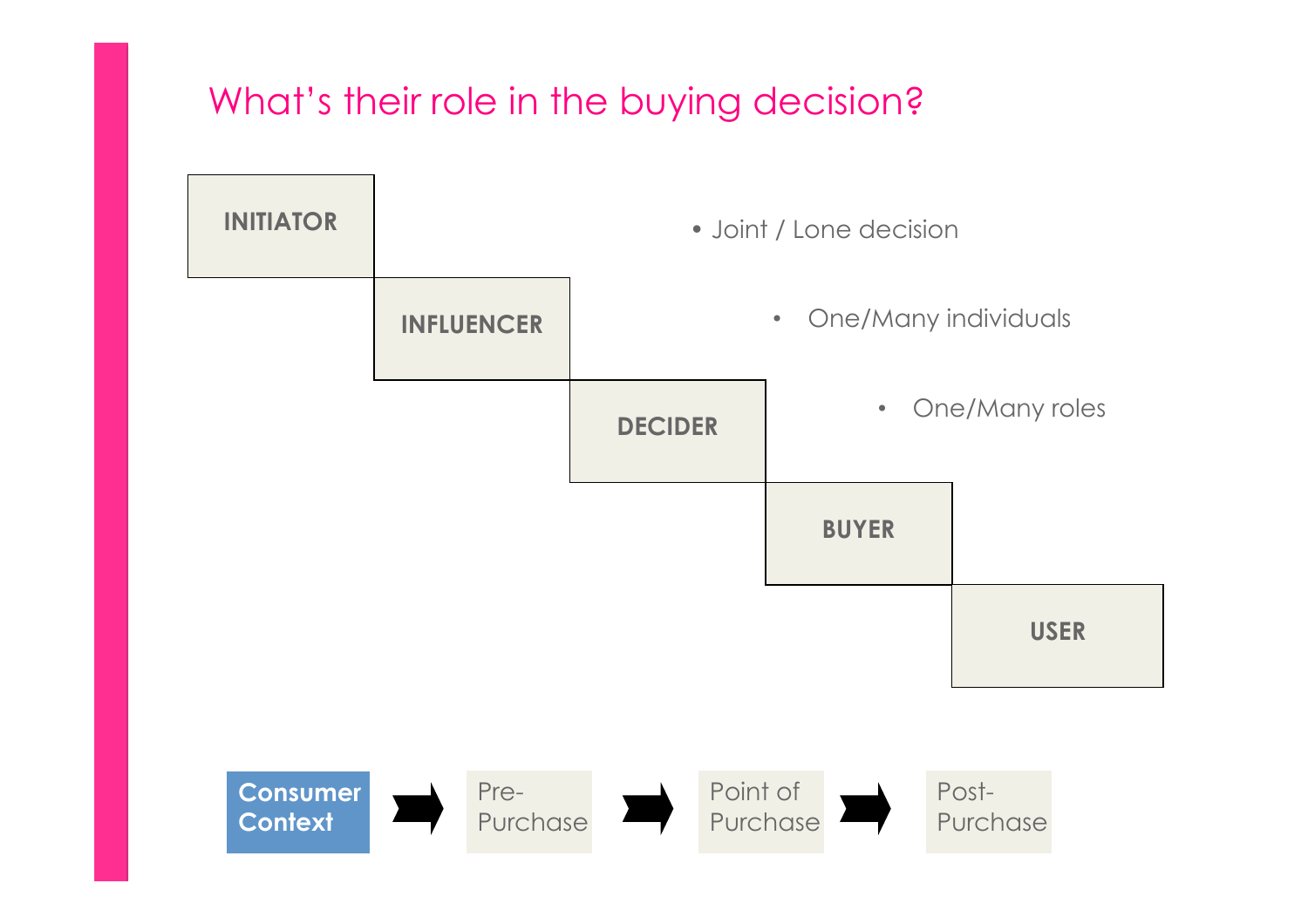# How involved are they in this market?

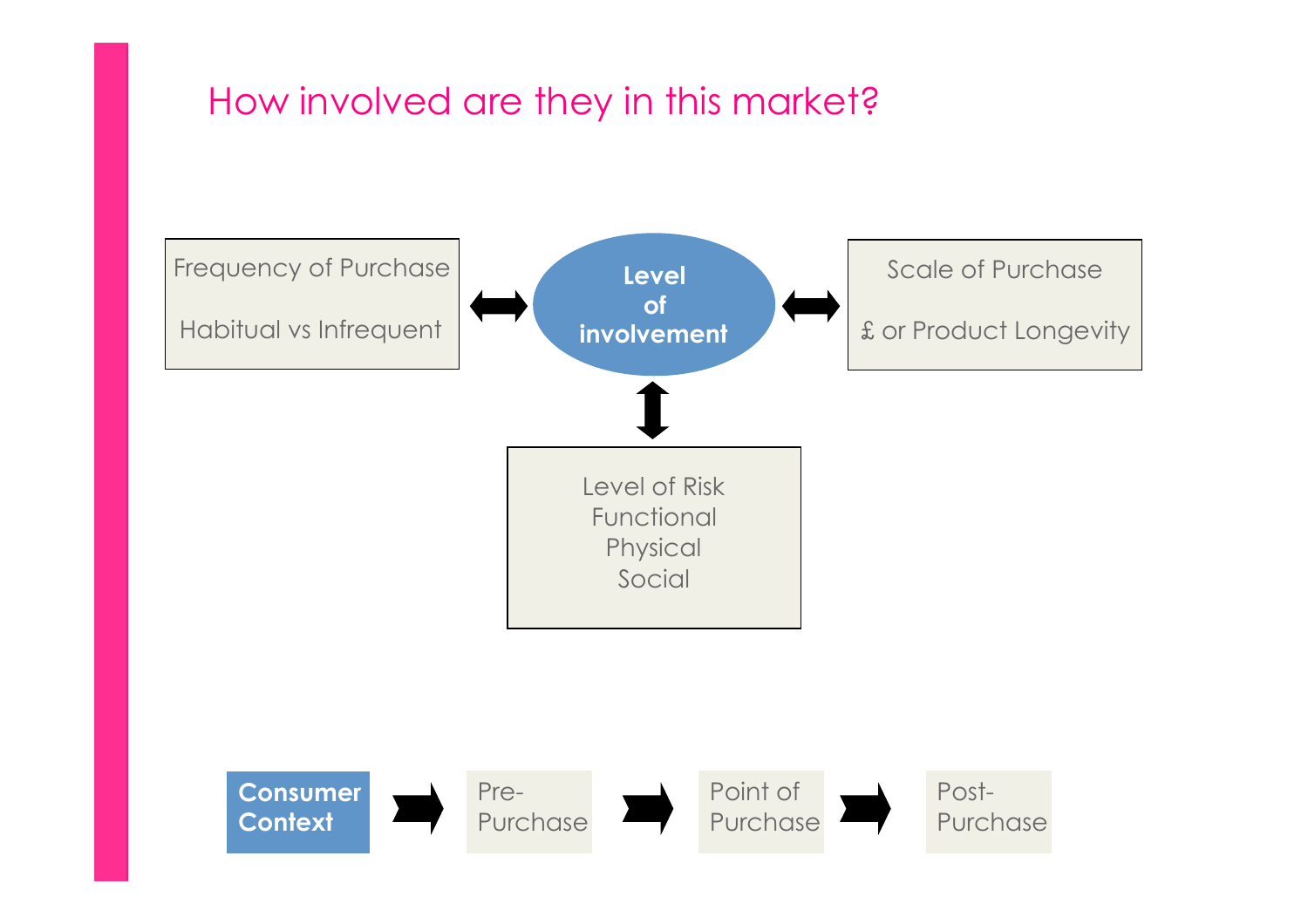#### How rationale are they in this market?

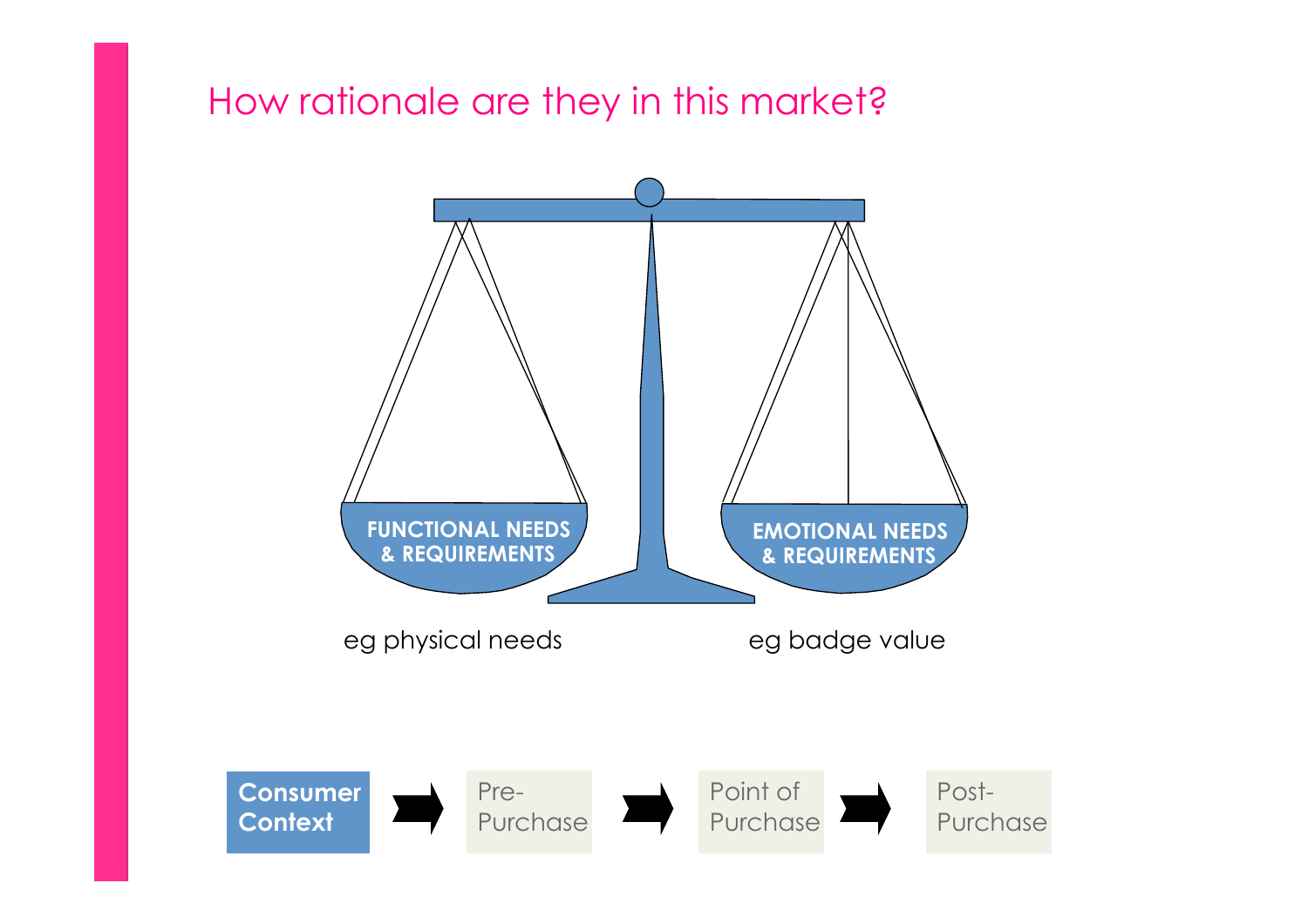